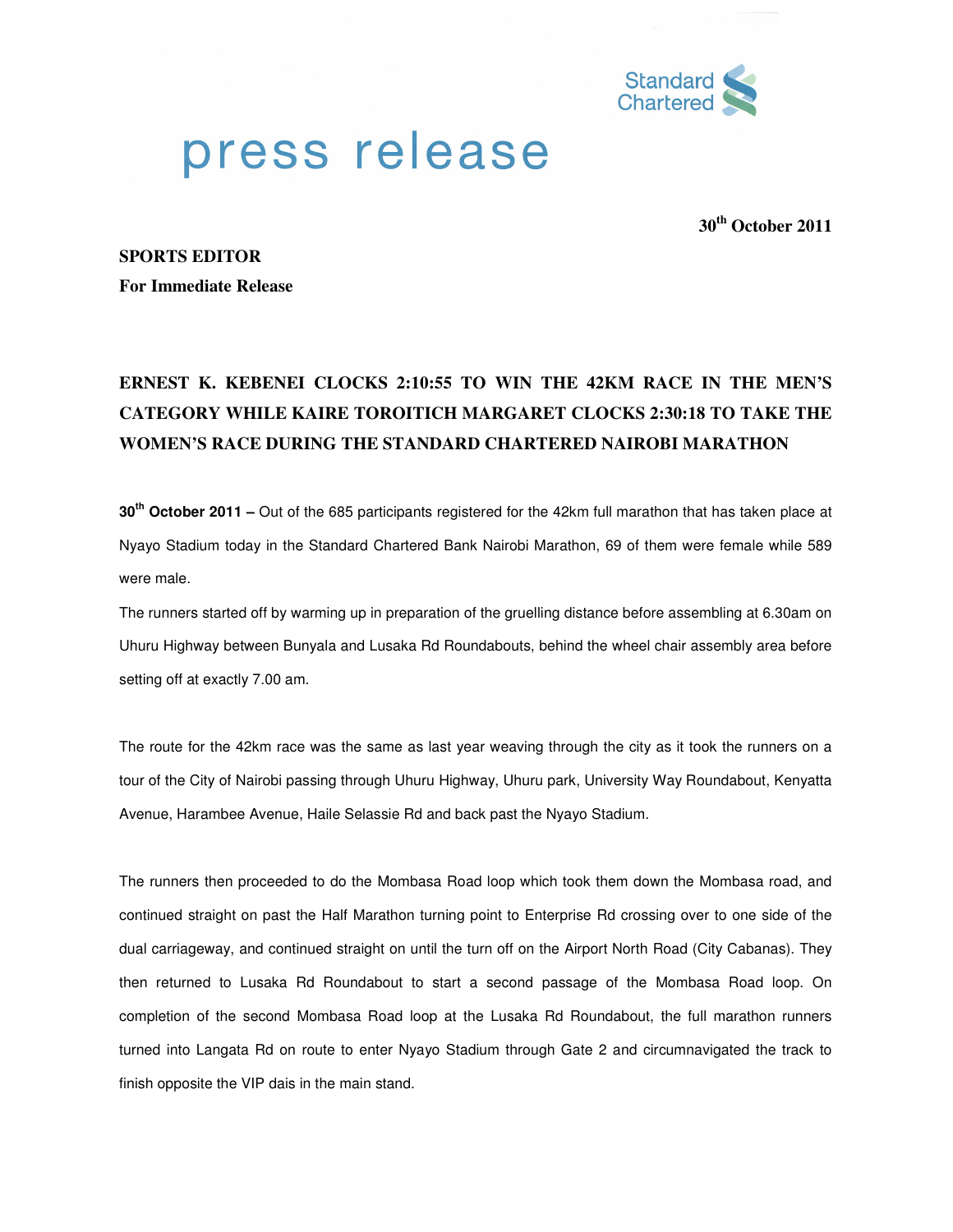Kebenei ran to the finish line amidst jubilation and cheering to complete the 42 km men's race in 2:10:55 while Toroitich Margaret went ahead to break last year's record by crossing the finish line in 2:30:18 to take the women's top prize. Last year's 42km race was won by David Barmaasai who finished the race in 02:10:31 while the women's 42km race was won by Hellena Kiprop who walked away with the top prize last year after clocking 2:31:11. The women's performance this year has been equally impressive.

The results for the top 10 winners of the 42km full marathon in both the men and women's categories are as follows:

| 42.195 Km MEN Nairobi Marathon results |          |                    |                  |                    |  |  |  |
|----------------------------------------|----------|--------------------|------------------|--------------------|--|--|--|
|                                        |          |                    |                  |                    |  |  |  |
| <b>Position</b>                        | Race No. | <b>Name</b>        | <b>Race Time</b> | <b>Prize money</b> |  |  |  |
|                                        | 395      | Ernest K. Kebenei  | 2:10:55          | 1,500,000          |  |  |  |
| 2                                      | 549      | Franklin Chepkwony | 2:11:00          | 650,000            |  |  |  |
| 3                                      | 567      | Simon Termoi       | 2:11:05          | 350,000            |  |  |  |
| 4                                      | 326      | Koech Matthew K.   | 2:11:55          | 150,000            |  |  |  |
| 5                                      | 392      | Francis Kebil K.   | 2:11:58          | 100,000            |  |  |  |
| 6                                      | 739      | Maiyo Linus        | 2:11:59          | 50,000             |  |  |  |
| 7                                      | 228      | Lokeyok Ekay       | 2:12:03          | 40,000             |  |  |  |
| 8                                      | 331      | Sitienei K. Peter  | 2:12:12          | 30,000             |  |  |  |
| 9                                      | 235      | Onchoke Vincent    | 2:12:22          | 20,000             |  |  |  |
| 10                                     | 258      | James Cheruiyot    | 2:12:23          | 10,000             |  |  |  |
| Total prize money                      |          |                    |                  | 5,800,000          |  |  |  |

| 42.195 Km WOMEN Marathon Results |         |                               |                 |                    |  |  |
|----------------------------------|---------|-------------------------------|-----------------|--------------------|--|--|
|                                  |         |                               |                 |                    |  |  |
| <b>Position</b>                  | Race No | <b>Name</b>                   | <b>RaceTime</b> | <b>Prize money</b> |  |  |
|                                  | 1001    | Kaire Toroitich Margaret      | 2:30:18         | 1,500,000          |  |  |
| 2                                | 1002    | Kwamboka Winifidah Nyansikera | 2:31:54         | 650,000            |  |  |
| 3                                | 1050    | Emily Perpetua Chepkorir      | 2:32:31         | 350,000            |  |  |
| 4                                | 1276    | Beatrice Jepkemoi             | 2.32.58         | 150,000            |  |  |
| 5                                | 1182    | Grace Kitonga Wayua           | 2.34.04         | 100,000            |  |  |
| 6                                | 1181    | Rose Kerubo Nyangacha         | 2.34.22         | 50,000             |  |  |
|                                  | 1066    | Waithaka Nyambura             | 2.38.21         | 40,000             |  |  |
| 8                                | 1051    | Joan Rotich                   | 2.41.43         | 30,000             |  |  |
| 9                                | 1048    | Komen Carolyne                | 2.42.36         | 20,000             |  |  |
| 10                               | 1135    | Jane jerop Barten             | 2.45.51         | 10,000             |  |  |
| Total prize pool                 |         |                               |                 | 5,800,000          |  |  |